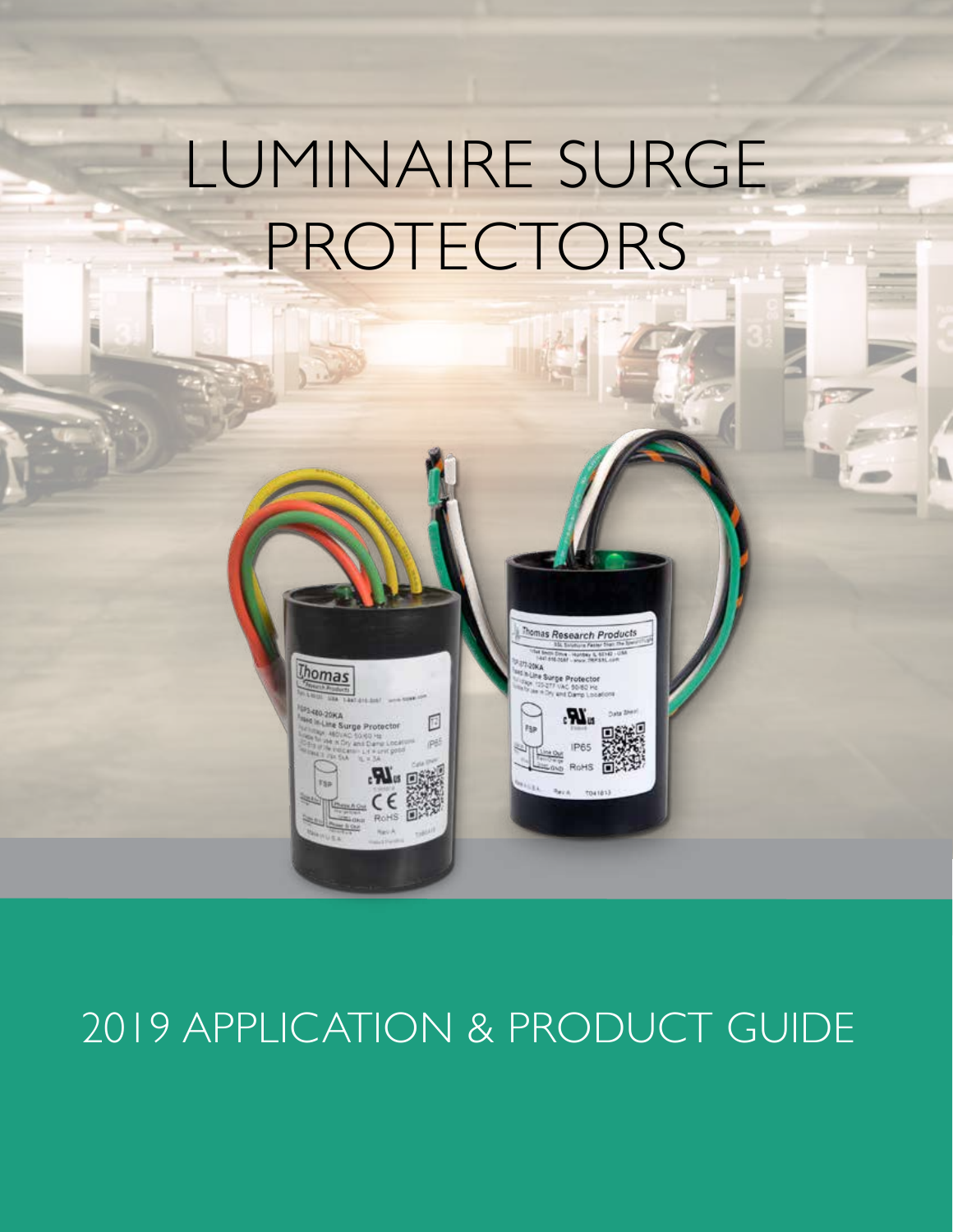# APPLICATION GUIDE

#### There are two main sources of transient over-voltages in powerlines:

- Natural sources are typically from lightning strikes
- Man made sources include utility power switching, electric motors and switch mode power supplies

Surges are not necessarily direct lightning strikes. A direct hit by lightning is not really survivable. But nearby lightning strikes can induce sudden powerline voltage disturbances. Powerline transients can also be caused by municipal utility switching. Commercial or industrial equipment with electric motors or printers and computers can all produce transients.

Magnetic ballasts in older HID technology offered an inherent ability to absorb transients within the ballast. However, electronic power supplies such as LED Drivers, electronic ballasts for fluorescent or HID lighting, and induction lighting ballasts are more intricate and need robust protection. LEDs themselves are also fragile, making for a natural weak points in the system, and power surges are a common cause of LED Driver failure.

Powerline disturbances are easy to circumvent with TRP's surge protectors, which clamp down on voltage spikes. These surge suppressors ae cost effective in comparison to the labor and material cost of replacing a driver or whole fixrture.

#### Major Applications:

- Streetlights
- LED signage
- All Outdoor Lighting Applications
- Industrial Applications, such as heavy industry manufacturing
- Any Critical 24/7 Applications

Pole-mounted outdoor lights are particularly vulnerable to surges. However, any luminaire in outdoor applications should be considered vulnerable: including parking decks, big-box retail, warehouses, tunnels, transportation & government facilities.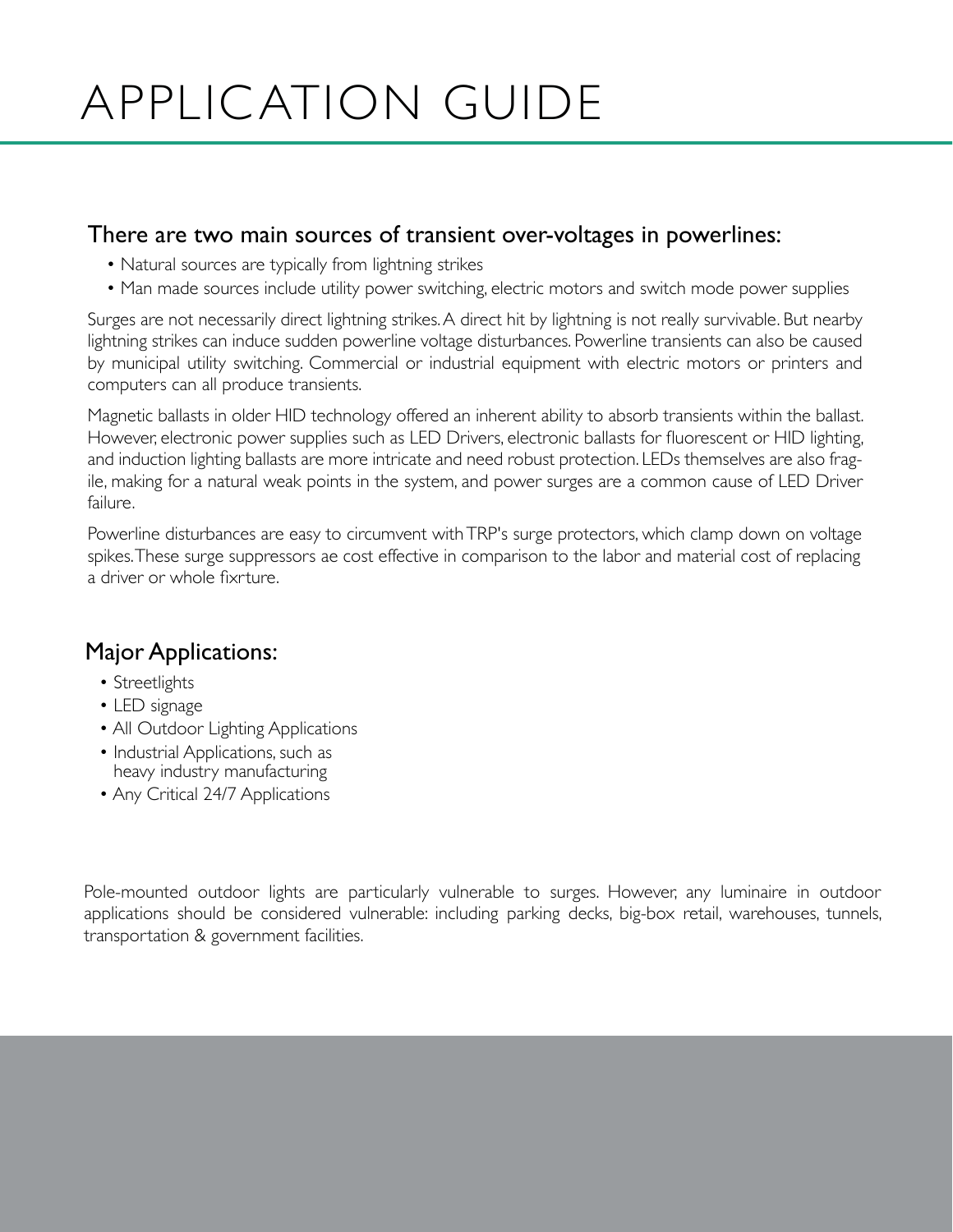#### Magnitude and Number of Strikes

An important factor is that Surge Protectors do not work indefinitely. Surge suppressor life is directly connected to the number of strikes and magnitude of each strike.

Luminaire Surge Protectors utilize clamping devices to handle large surges. These devices reduce the transient voltage, and recover automatically after the surge. However, surge protectors age slightly with each surge strike they encounter, reducing effectiveness over time. So the strike number becomes an important indicator of product capability and life. The magnitude of each strike is important too. A few large strikes can reduce life as much as many small strikes. TRP's devices are highly-capable, at handling surge events and prolonging the life of your lighting products.

#### **GOOD BETTER BETTER BEST Series** BSP3 / BSP3 (LC) SSP3 BSP3 (20KA) FSP3-277 (20KA) FSP3-480 (20KA) **Number of Leads** 3 3 3 3 4 4 5 **MAX Surge Current** 10kA 20kA L-L, L-N 20kA 20kA 20kA 20kA 20kA **Luminaire Connection Parallel Parallel Parallel Parallel Series** Series **At End of Life, Fails** Shorted Shorted Shorted Open Open **At End-of-Life, Turns Off Fixture** No No No Yes Yes **Protection Status Indicator** No No No Yes *(Operational)* Yes *(Operational)*

### TRP Surge Protector Model Comparison

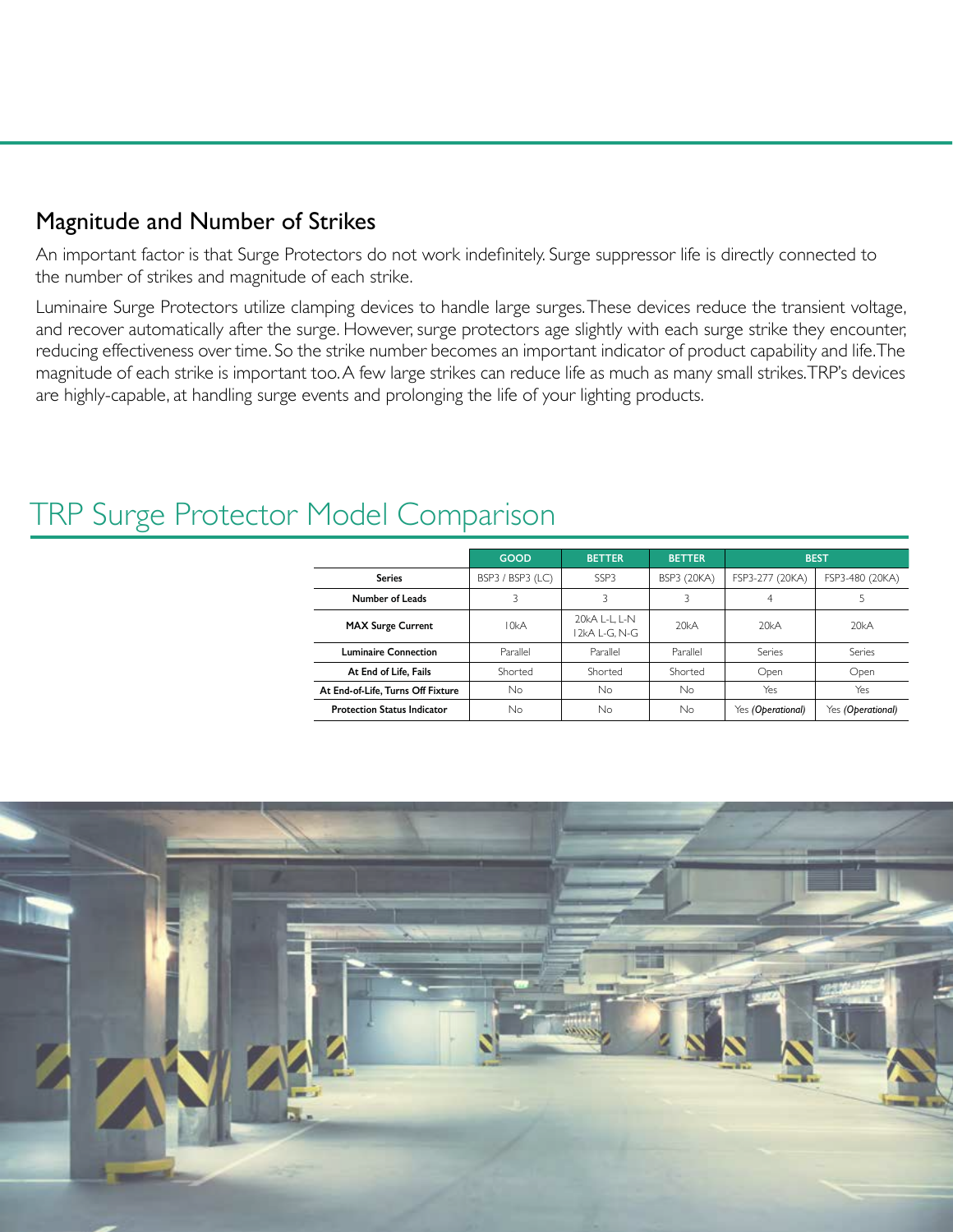# PREMIUM SURGE PROTECTORS



These 4-leaded and 5-leaded devices protect Line, Neutral and Ground connections in accordance with IEEE / ANSI C62.41.2 guidelines. They add in-line fusing to TRP's popular surge protector design, and include an LED status indicator. At End-Of-Life, the fuse opens and shuts off the luminaire power. At the same time, the indicator light will shut off confirming there is no voltage present.

- 20,000 Amp protection
- 7.0 Amp maximum load
- Surge Location Rated Category C3
- High-temp, flameproof enclosure (85ºC surface max)
- UL1449 Recognized for US & Canada
- Operate on AC or DC circuits
- 277V versions are designed to protect LED Drivers with universal input range of 120 through 277V, as well as 277V Max input
- 480V versions are designed to protect LED Drivers with universal input range of 277 through 480 volts or 347V through 480V, as well as 480V Max input

### FSP3-20KA Series



| Model            | <b>Nominal</b><br><b>Line</b><br><b>Voltage</b> | <b>Continuous</b><br>Max Current<br>Rating | <b>Max Continuous</b><br><b>Operating Voltage</b> |      | <b>Measured</b><br><b>Limiting Voltage</b>       | <b>Nominal</b><br><b>Current</b> | <b>Max Clamping</b><br>Voltage | <b>UL1449</b> | <b>LED</b>       |
|------------------|-------------------------------------------------|--------------------------------------------|---------------------------------------------------|------|--------------------------------------------------|----------------------------------|--------------------------------|---------------|------------------|
|                  |                                                 |                                            | AC.                                               | DC.  | (MLV)                                            | $(\ln)$                          | 8/20 µS @ 20kA                 |               | <b>Indicator</b> |
| FSP3-277-20KA    | 277V                                            | 7.0A                                       | 320V                                              | 420V | L-N: 1470V<br>L-G: 1340V<br>N-G: 2360V           | 10kA                             | 2100V                          |               |                  |
| FSP3-277-20KA-NI | 277V                                            | 7.0A                                       | 320V                                              | 420V | L-N: 1470V<br>L-G: 1340V<br>N-G: 2360V           | 10kA                             | 2100V                          |               |                  |
| FSP3-480-20KA    | 480V                                            | 4.0A                                       | 550V                                              | 745V | LA-LR: 2010V<br>LA-G: 2140V<br>LB-G: 2140V       | 10kA                             | 3800V                          |               |                  |
| FSP3-480-20KA-NI | 480V                                            | 4.0A                                       | 550V                                              | 745V | $La-LB: 2010V$<br>$La-G:2140V$<br>$L_B-G: 2140V$ | 10kA                             | 3800V                          |               |                  |

TEST QUALIFIED FOR TEXAS DOT, DEPARTMENTAL MATERIALS SPÉCIFICATION<br>FOR LED ROADWAY LIGHTING

*Patent Pending*

- Operating Indicator: Green LED lights up to show unit is functioning. Unlit indicates unit needs replacing.
- Includes In-line fusing
- NI models eliminate indicator
- $\cdot$  1.89"  $\varnothing$  x 2.95" Nom, four leads
- Weight: 0.5 lbs / 197g
- Made in USA of US and imported parts
- 4.75" 1.13" x 0.75" Nom (480V model), three leads
- Weight: 0.15 lbs / 68g (480V model)
- Made in China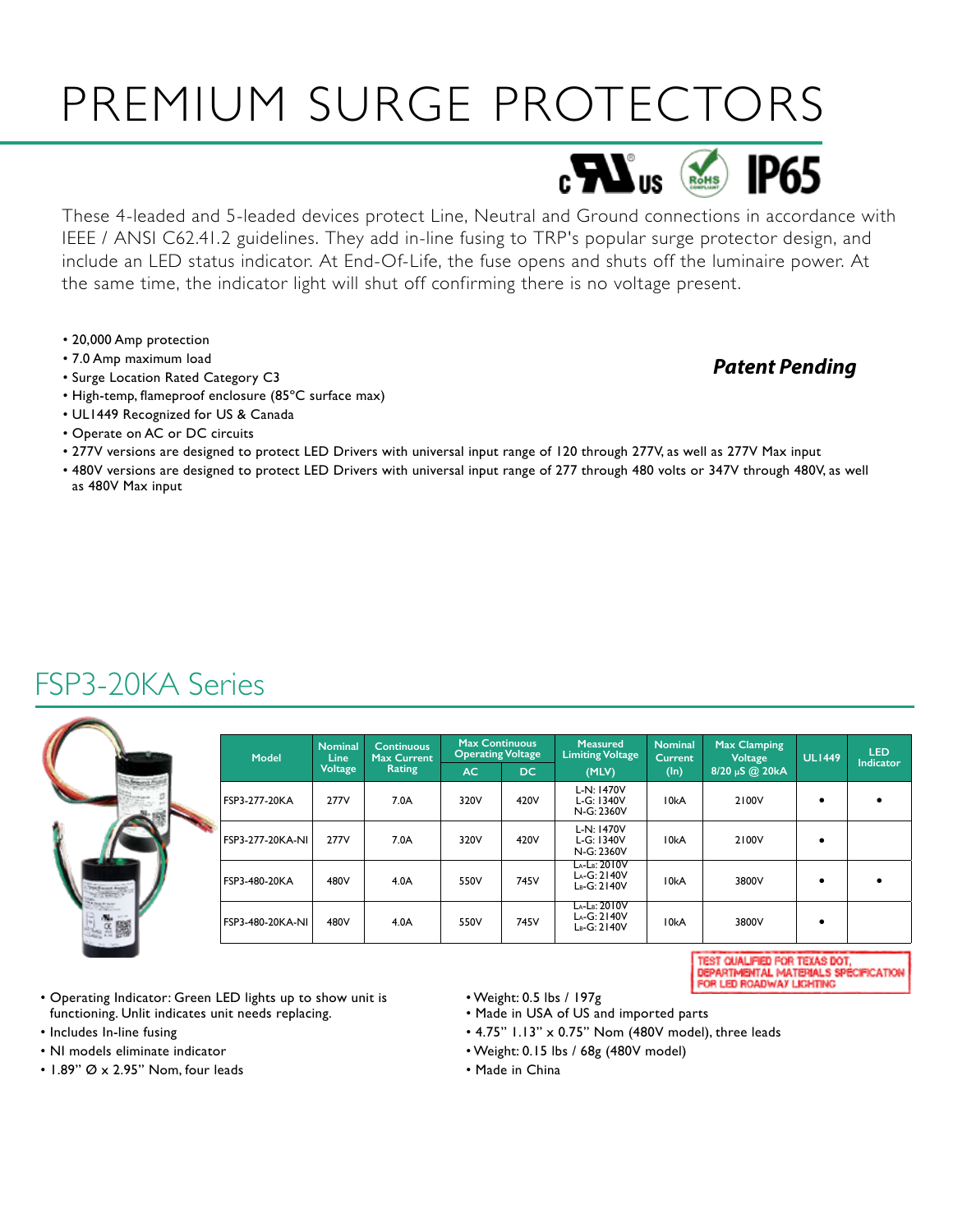

### SSP3 Low Profile Series



| Model    | <b>Nominal</b><br>Line Voltage | <b>Max Continuous</b><br><b>Operating Voltage</b> |      | <b>Measured</b><br><b>Limiting Voltage</b> | <b>Nominal</b><br>Current | <b>Max Clamping</b><br>Voltage             | <b>UL 1449</b> |  |
|----------|--------------------------------|---------------------------------------------------|------|--------------------------------------------|---------------------------|--------------------------------------------|----------------|--|
|          |                                | AC                                                | DC.  | Mode: (MLV)                                |                           | 8/20 µS @ 20kA                             |                |  |
| SSP3-277 | 277V                           | 320V                                              | 420V | $L-N: 1140V$<br>$L-G: 1290V$<br>N-G: 1280V | 5kA                       | L-G: 2600V<br>$L-N:1800V$<br>$L-G: 1800V$  |                |  |
| SSP3-480 | 480V                           | 550V                                              | 745V | LA-LB: 1880<br>LA-G: 2200<br>LB-G: 2200    | 5kA                       | LA-LB: 2700V<br>LA-G: 3800V<br>LB-G: 3800V |                |  |

- Good protection with small, linear form factor
- 20,000 Amp protection (L-N, L-L)
- 12,000 Amp protection (L-G, N-G)
- Universal input voltage ranges: up to 277V or 277-480V

See our website for TRP Surge Protector data sheets, 3D models, COA files and additional reference materials.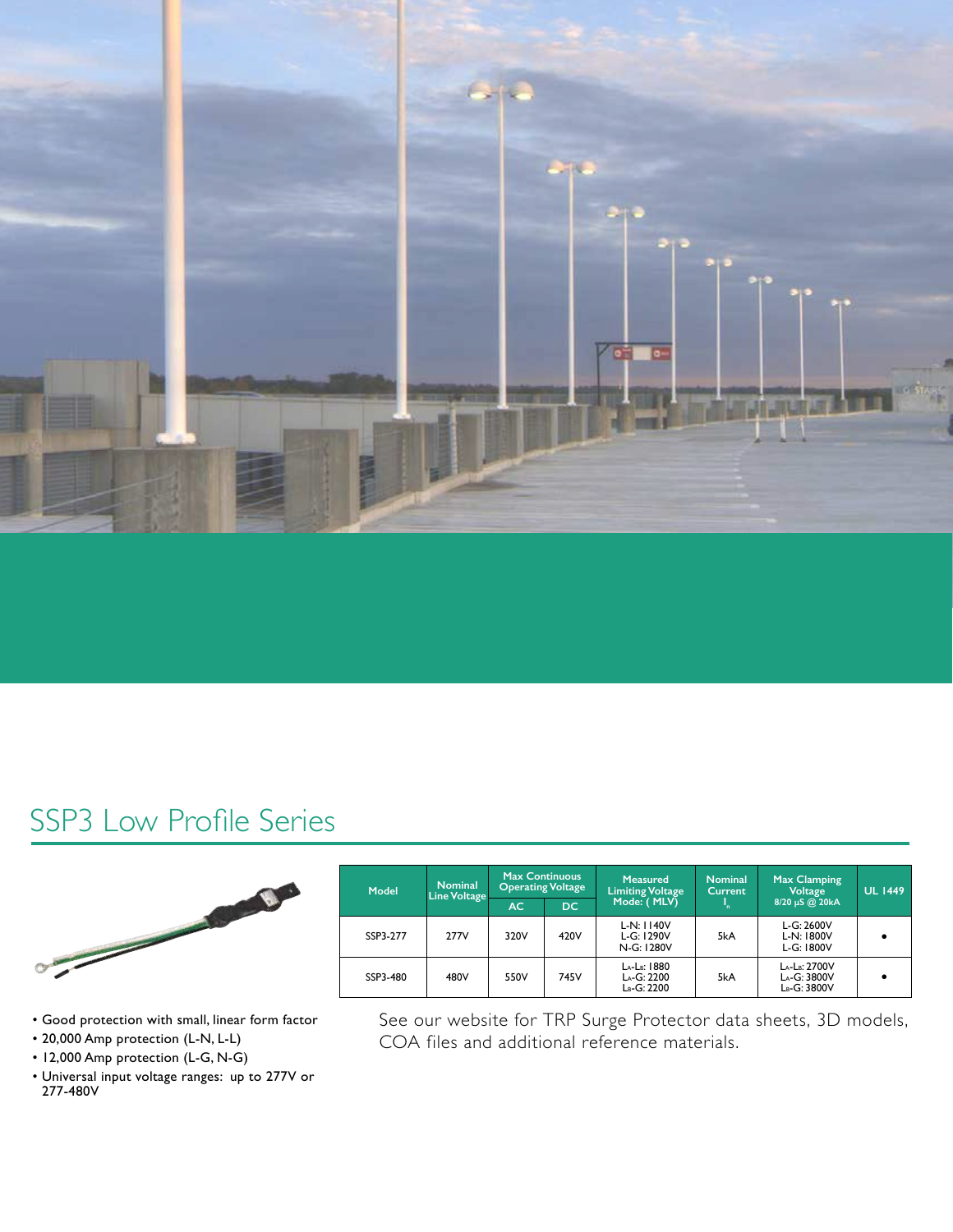# STANDARD SURGE PROTECTORS

| BSP3 | Protection up to 10,000 Amps for 120 to 480V power. Includes threaded nipple. |  |  |
|------|-------------------------------------------------------------------------------|--|--|
|      |                                                                               |  |  |

- BSP3-LC The same protection in a compact, low-cost housing.
- BSP3-20K Protection up to 20,000 Amps, for 277V or 480V power. "TN" option includes threaded nipple.
- 3-lead devices protect Line-Ground, Line-Neutral, and Neutral-Ground connections
- The BSP3 Series are 3-leaded devices that protect Line-Ground, Line-Neutral, and Neutral-Ground connections
- Suitable for luminaires tested to ANSI C82.77-5 2015
- Protects luminaires from surges and transients per IEEE/ANSI C62.41.2-2002 Guidelines
- Universal voltage input, up to the rating indicated
- Surge Location Rated Category C3
- Operate on AC or DC circuits
- High-temp, flameproof enclosure (85ºC surface max)
- UL Recognized Component for USA and Canada: UL935, UL1029
- Some models Recognized to stringent UL1449 standard



### BSP3 Series



• Threaded fitting for easy mounting  $\cdot$  1.55"  $\varnothing$   $\times$  2.82" Nom, three leads

- **Model Nominal Line Voltage Continuous Max Voltage Rating Measured Limiting Voltage Mode: (MLV) Nominal Current (In) Max Clamping Voltage 8/20 µS @ 10kA UL1449 UL935/ UL1029 AC DC** BSP3-120 120V 150 200 L-N: 590V L-G: 590V N-G: 590V  $3 \qquad 600 \qquad \qquad$  $BSP3-208-240$  240V  $240$  275  $350$ LA-LB: 920V LA-G: 920V LB-G: 920V 3  $1000$   $\left| \begin{array}{ccc} \end{array} \right|$   $\bullet$ BSP3-277 277V 320 420 L-N: 1160V L-G: 1160V N-G: 1160V 3 | 1500 |  $\bullet$  |  $\bullet$ BSP3-347 347V 420 560 L-N: 1460V L-G: 1460V N-G: 1460V 3 | 1900 | | | BSP3-480 480V 550 715 La-Lb: 1930V<br>La-G: 1930V<br>Lb-G: 1930V 3 2500  $\bullet$   $\bullet$
- Weight: 0.33 lbs / 128g
- Made in USA of US and imported parts